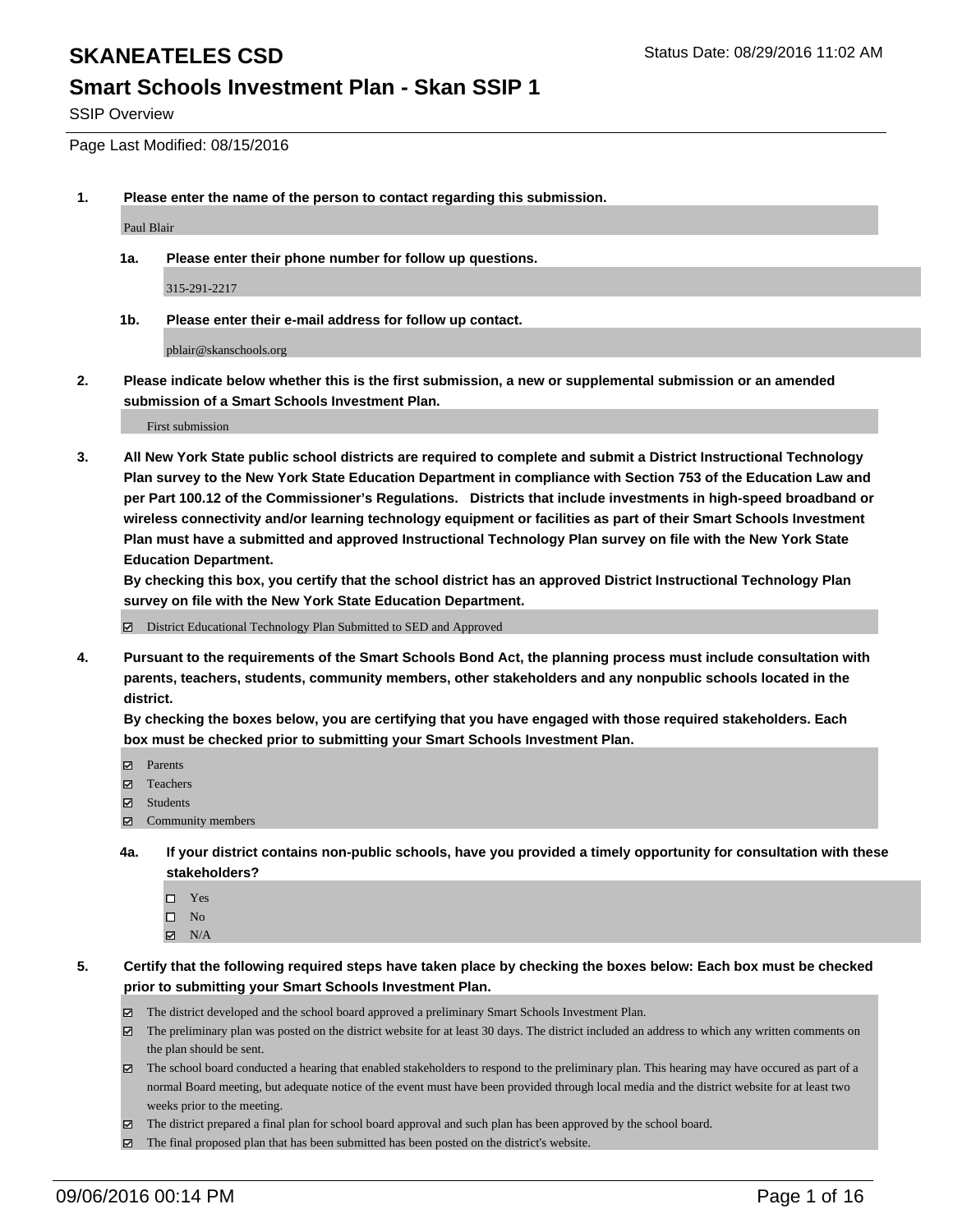#### **Smart Schools Investment Plan - Skan SSIP 1**

SSIP Overview

Page Last Modified: 08/15/2016

**5a. Please upload the proposed Smart Schools Investment Plan (SSIP) that was posted on the district's website, along with any supporting materials. Note that this should be different than your recently submitted Educational Technology Survey. The Final SSIP, as approved by the School Board, should also be posted on the website and remain there during the course of the projects contained therein.**

Skaneateles Central School District. SSBA investment plan.pdf

**6. Please enter an estimate of the total number of students and staff that will benefit from this Smart Schools Investment Plan based on the cumulative projects submitted to date.**

1,700

- **7. An LEA/School District may partner with one or more other LEA/School Districts to form a consortium to pool Smart Schools Bond Act funds for a project that meets all other Smart School Bond Act requirements. Each school district participating in the consortium will need to file an approved Smart Schools Investment Plan for the project and submit a signed Memorandum of Understanding that sets forth the details of the consortium including the roles of each respective district.**
	- $\Box$  The district plans to participate in a consortium to partner with other school district(s) to implement a Smart Schools project.
- **8. Please enter the name and 6-digit SED Code for each LEA/School District participating in the Consortium.**

| Partner LEA/District | <b>ISED BEDS Code</b> |
|----------------------|-----------------------|
| (No Response)        | (No Response)         |

**9. Please upload a signed Memorandum of Understanding with all of the participating Consortium partners.**

(No Response)

#### **10. Your district's Smart Schools Bond Act Allocation is:**

\$534,585

**11. Enter the budget sub-allocations by category that you are submitting for approval at this time. If you are not budgeting SSBA funds for a category, please enter 0 (zero.) If the value entered is \$0, you will not be required to complete that survey question.**

|                                       | Sub-<br>Allocations |
|---------------------------------------|---------------------|
| <b>School Connectivity</b>            | 144,495             |
| Connectivity Projects for Communities | 0                   |
| Classroom Technology                  | 0                   |
| Pre-Kindergarten Classrooms           | $\Omega$            |
| Replace Transportable Classrooms      | 0                   |
| <b>High-Tech Security Features</b>    | 390,080             |
| Totals:                               | 534,575             |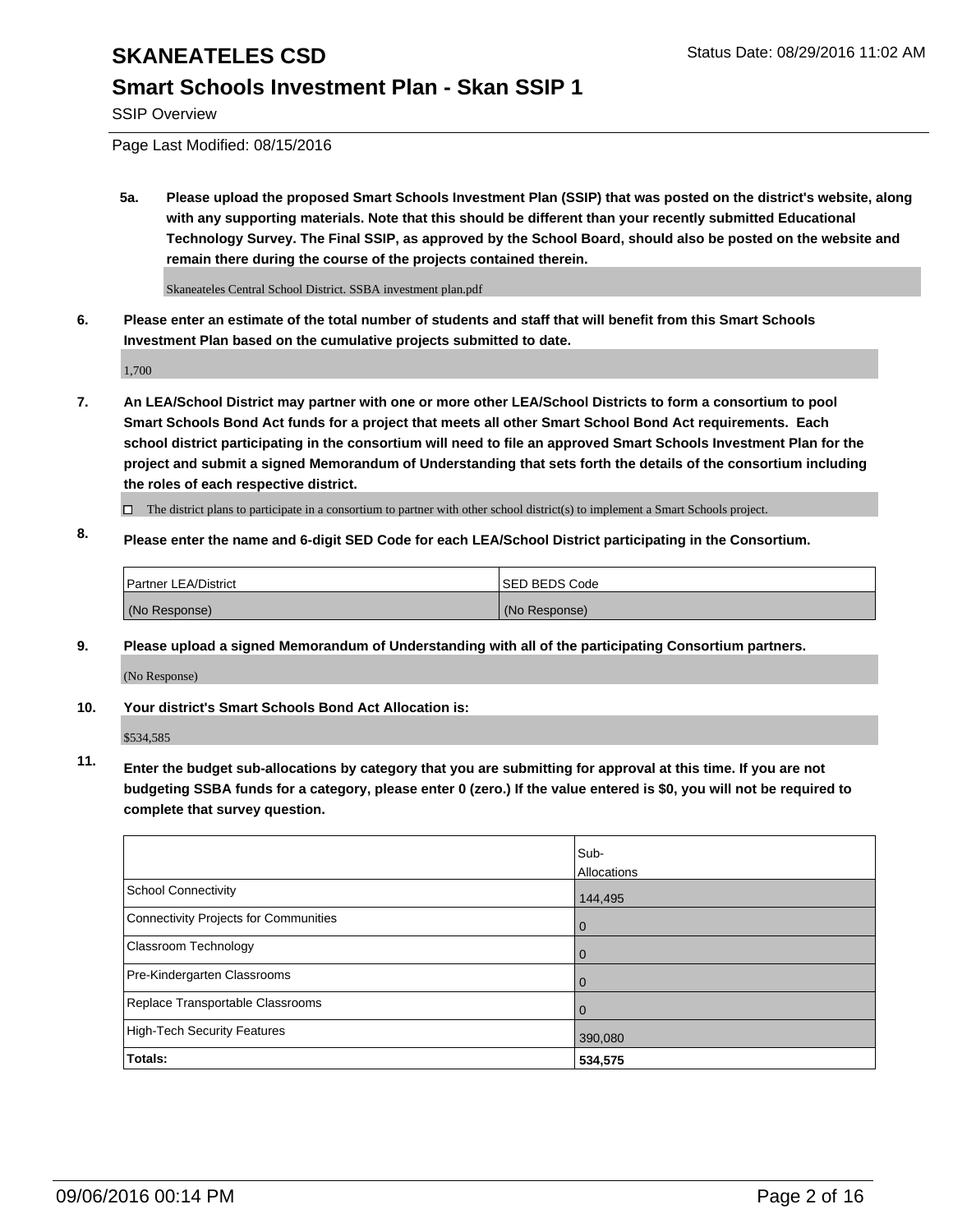#### **Smart Schools Investment Plan - Skan SSIP 1**

School Connectivity

Page Last Modified: 08/15/2016

- **1. In order for students and faculty to receive the maximum benefit from the technology made available under the Smart Schools Bond Act, their school buildings must possess sufficient connectivity infrastructure to ensure that devices can be used during the school day. Smart Schools Investment Plans must demonstrate that:**
	- **sufficient infrastructure that meets the Federal Communications Commission's 100 Mbps per 1,000 students standard currently exists in the buildings where new devices will be deployed, or**
	- **is a planned use of a portion of Smart Schools Bond Act funds, or**
	- **is under development through another funding source.**

**Smart Schools Bond Act funds used for technology infrastructure or classroom technology investments must increase the number of school buildings that meet or exceed the minimum speed standard of 100 Mbps per 1,000 students and staff within 12 months. This standard may be met on either a contracted 24/7 firm service or a "burstable" capability. If the standard is met under the burstable criteria, it must be:**

**1. Specifically codified in a service contract with a provider, and**

**2. Guaranteed to be available to all students and devices as needed, particularly during periods of high demand, such as computer-based testing (CBT) periods.**

**Please describe how your district already meets or is planning to meet this standard within 12 months of plan submission.**

Then district currently has sufficient Internet speeds through the Central New York Regional Information Center to meet the 100 meg per 1,000 student requirement. Existing fiber optic lines within the district and 1 gig connections to the desktop meet the necessary speed requirements.

- **1a. If a district believes that it will be impossible to meet this standard within 12 months, it may apply for a waiver of this requirement, as described on the Smart Schools website. The waiver must be filed and approved by SED prior to submitting this survey.**
	- $\Box$  By checking this box, you are certifying that the school district has an approved waiver of this requirement on file with the New York State Education Department.
- **2. Connectivity Speed Calculator (Required)**

|                         | I Number of<br><b>Students</b> | Multiply by<br>100 Kbps | Divide by 1000 Current Speed   Expected<br>lto Convert to<br>Required<br>Speed in Mb | lin Mb | Speed to be<br>Attained Within Required<br>12 Months | <b>Expected Date</b><br><b>When</b><br>Speed Will be<br>l Met |
|-------------------------|--------------------------------|-------------------------|--------------------------------------------------------------------------------------|--------|------------------------------------------------------|---------------------------------------------------------------|
| <b>Calculated Speed</b> | 1.409                          | 140.900                 | 140.9                                                                                | 150    | 150                                                  | l met                                                         |

#### **3. Describe how you intend to use Smart Schools Bond Act funds for high-speed broadband and/or wireless connectivity projects in school buildings.**

We are replacing multimode fiber with single mode fiber, rerouting several lines and creating redundent pathways for connectivity.

**4. Describe the linkage between the district's District Instructional Technology Plan and the proposed projects. (There should be a link between your response to this question and your response to Question 1 in Part E. Curriculum and Instruction "What are the district's plans to use digital connectivity and technology to improve teaching and learning?)**

Increase in internal network speed allows for more devices to be connected to the network simultaneously, thereby allowing more faculty and students to use technology for teaching and learning. Since the high-tech security features will require network bandwidth, an increase in bandwidth is necessary so teaching and learning are not negatively impacted.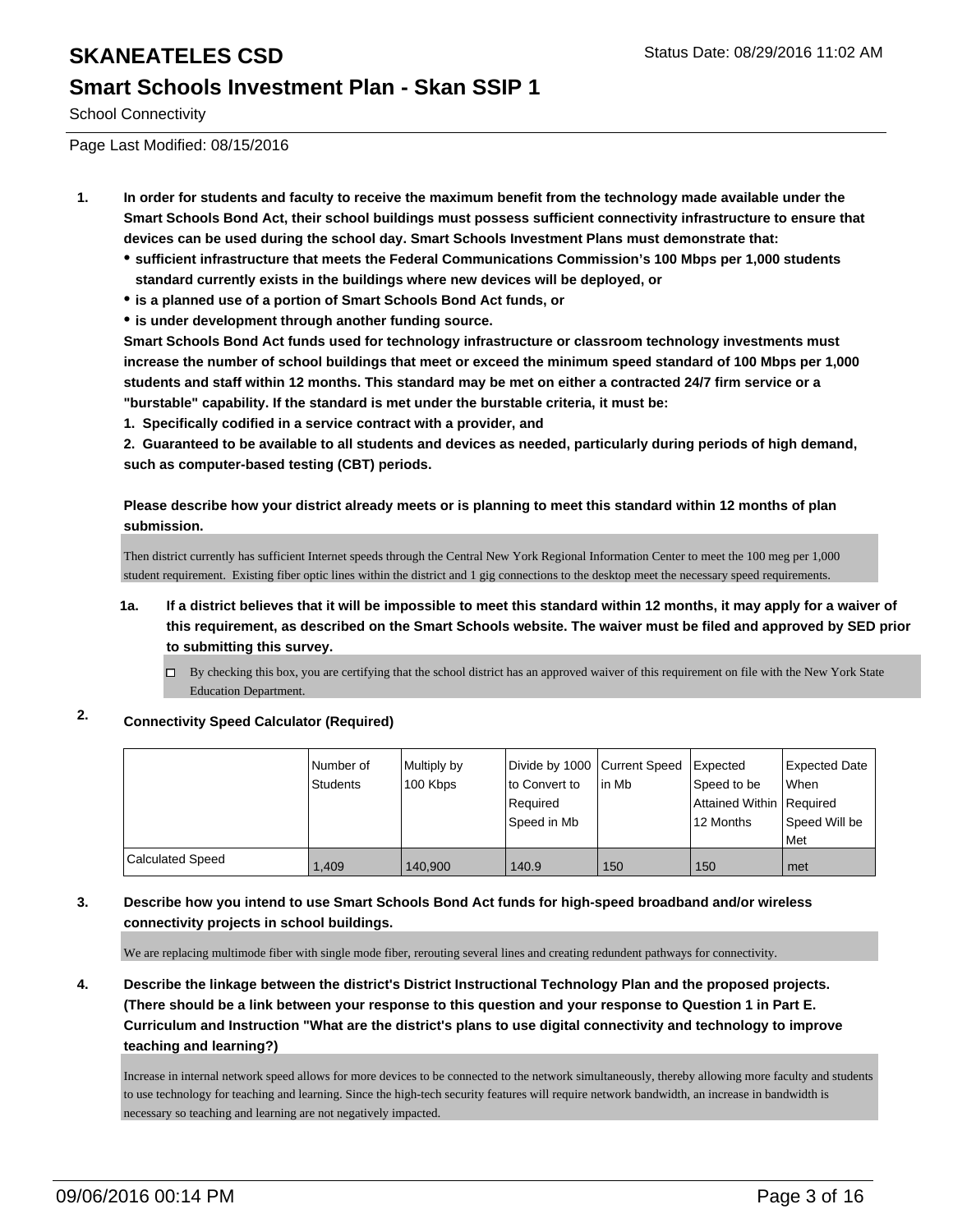#### **Smart Schools Investment Plan - Skan SSIP 1**

School Connectivity

Page Last Modified: 08/15/2016

**5. If the district wishes to have students and staff access the Internet from wireless devices within the school building, or in close proximity to it, it must first ensure that it has a robust Wi-Fi network in place that has sufficient bandwidth to meet user demand.**

**Please describe how you have quantified this demand and how you plan to meet this demand.**

The number of wireless devices the district owns has gone from 100 to 300 and will continue to rise. The use of BYOD has caused an increase in the number of devices connected to the network. Although we have never exceeded 30% of our available bandwidth, we are increasing our speeds and wireless coverage to meet future anticipated demand.

**6. As indicated on Page 5 of the guidance, the Office of Facilities Planning will have to conduct a preliminary review of all capital projects, including connectivity projects.**

**Please indicate on a separate row each project number given to you by the Office of Facilities Planning.**

| <b>Project Number</b> |  |
|-----------------------|--|
| 42-16-01-06-7-999-002 |  |

**7. Certain high-tech security and connectivity infrastructure projects may be eligible for an expedited review process as determined by the Office of Facilities Planning.**

**Was your project deemed eligible for streamlined review?**

No

**8. Include the name and license number of the architect or engineer of record.**

| Name           | License Number |
|----------------|----------------|
| Michael Harris | 221911         |

**9. If you are submitting an allocation for School Connectivity complete this table.**

**Note that the calculated Total at the bottom of the table must equal the Total allocation for this category that you entered in the SSIP Overview overall budget.** 

|                                            | Sub-        |
|--------------------------------------------|-------------|
|                                            | Allocation  |
| Network/Access Costs                       | $\mathbf 0$ |
| <b>Outside Plant Costs</b>                 | $\mathbf 0$ |
| School Internal Connections and Components | 144,495     |
| <b>Professional Services</b>               | $\mathbf 0$ |
| Testing                                    | $\mathbf 0$ |
| Other Upfront Costs                        | $\mathbf 0$ |
| <b>Other Costs</b>                         | $\mathbf 0$ |
| Totals:                                    | 144,495     |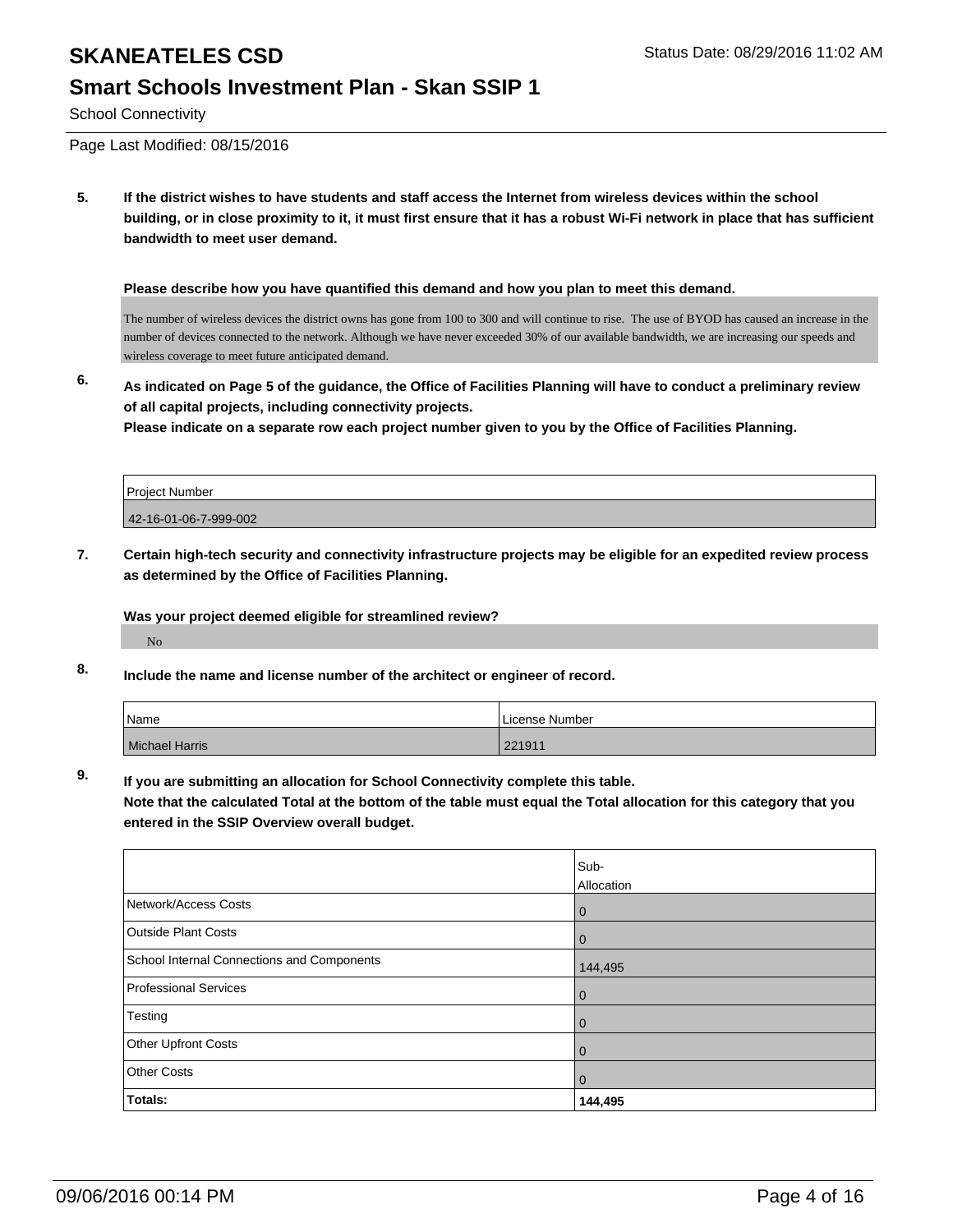#### **Smart Schools Investment Plan - Skan SSIP 1**

School Connectivity

Page Last Modified: 08/15/2016

**10. Please detail the type, quantity, per unit cost and total cost of the eligible items under each sub-category. This is especially important for any expenditures listed under the "Other" category. All expenditures must be eligible for tax-exempt financing to be reimbursed through the SSBA. Sufficient detail must be provided so that we can verify this is the case. If you have any questions, please contact us directly through smartschools@nysed.gov. NOTE: Wireless Access Points should be included in this category, not under Classroom Educational Technology, except those that will be loaned/purchased for nonpublic schools. Add rows under each sub-category for additional items, as needed.**

| Select the allowable expenditure | Item to be purchased                | Quantity | Cost per Item | <b>Total Cost</b> |
|----------------------------------|-------------------------------------|----------|---------------|-------------------|
| type.                            |                                     |          |               |                   |
| Repeat to add another item under |                                     |          |               |                   |
| each type.                       |                                     |          |               |                   |
| <b>Connections/Components</b>    | Single Mode Fiber                   |          | 47,250        | 47,250            |
| <b>Connections/Components</b>    | <b>Fiber Terminations</b>           |          | 12.000        | 12.000            |
| <b>Connections/Components</b>    | <b>Underground Conduit Upgrades</b> |          | 9.000         | 9,000             |
| Connections/Components           | Cat 6 Cabling                       | 60       | 520           | 31.200            |
| <b>Connections/Components</b>    | Cat 6 Cabling - HS                  | 63       | 715           | 45,045            |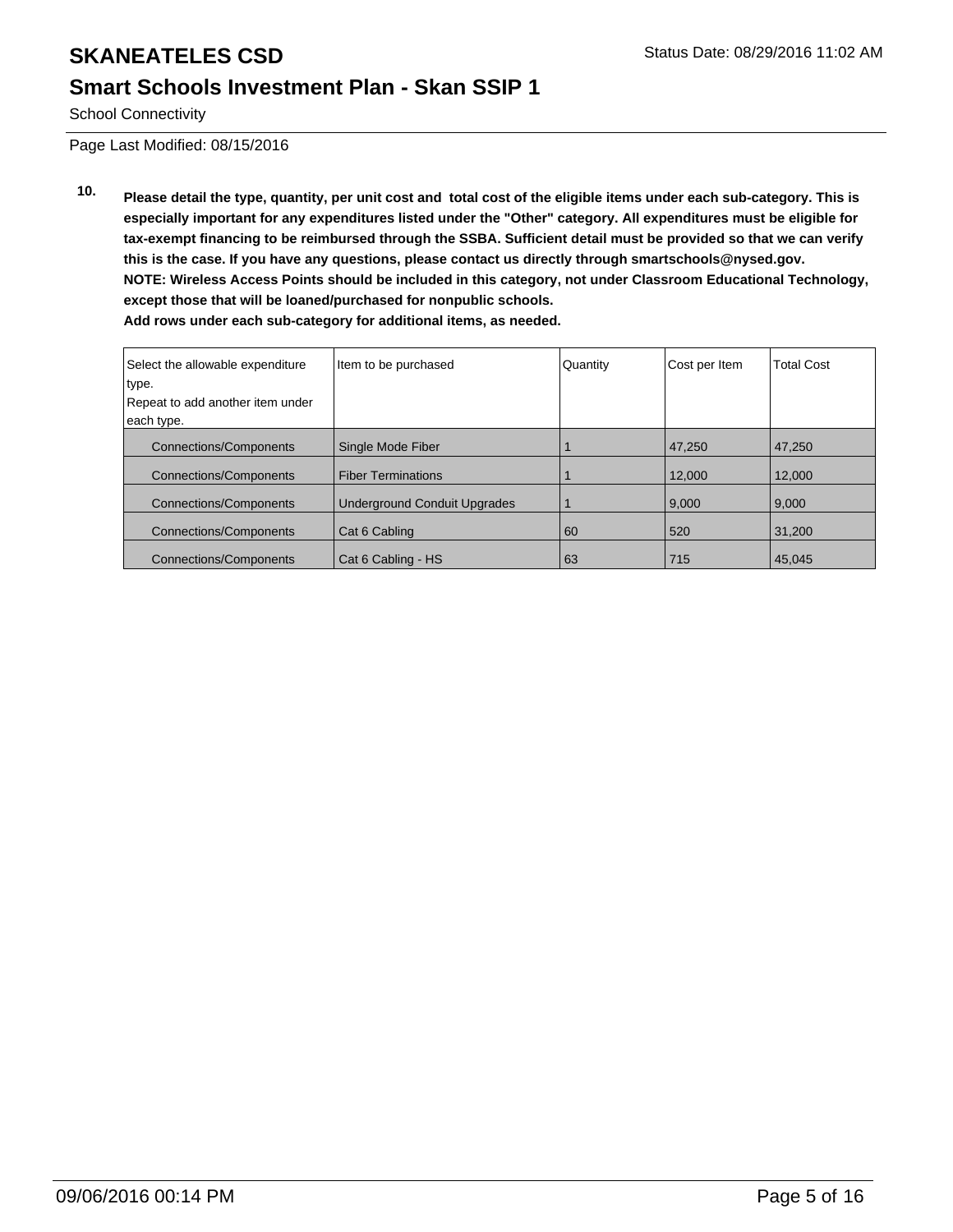#### **Smart Schools Investment Plan - Skan SSIP 1**

Community Connectivity (Broadband and Wireless)

Page Last Modified: 08/12/2016

**1. Describe how you intend to use Smart Schools Bond Act funds for high-speed broadband and/or wireless connectivity projects in the community.**

(No Response)

**2. Please describe how the proposed project(s) will promote student achievement and increase student and/or staff access to the Internet in a manner that enhances student learning and/or instruction outside of the school day and/or school building.**

(No Response)

**3. Community connectivity projects must comply with all the necessary local building codes and regulations (building and related permits are not required prior to plan submission).**

 $\Box$  I certify that we will comply with all the necessary local building codes and regulations.

**4. Please describe the physical location of the proposed investment.**

(No Response)

**5. Please provide the initial list of partners participating in the Community Connectivity Broadband Project, along with their Federal Tax Identification (Employer Identification) number.**

| <b>Project Partners</b> | Federal ID#   |
|-------------------------|---------------|
| (No Response)           | (No Response) |

**6. If you are submitting an allocation for Community Connectivity, complete this table. Note that the calculated Total at the bottom of the table must equal the Total allocation for this category that you entered in the SSIP Overview overall budget.**

|                                    | Sub-Allocation |
|------------------------------------|----------------|
| Network/Access Costs               | (No Response)  |
| <b>Outside Plant Costs</b>         | (No Response)  |
| Tower Costs                        | (No Response)  |
| <b>Customer Premises Equipment</b> | (No Response)  |
| <b>Professional Services</b>       | (No Response)  |
| Testing                            | (No Response)  |
| <b>Other Upfront Costs</b>         | (No Response)  |
| <b>Other Costs</b>                 | (No Response)  |
| Totals:                            | 0              |

**7. Please detail the type, quantity, per unit cost and total cost of the eligible items under each sub-category. This is especially important for any expenditures listed under the "Other" category. All expenditures must be capital-bond eligible to be reimbursed through the SSBA. If you have any questions, please contact us directly through smartschools@nysed.gov.**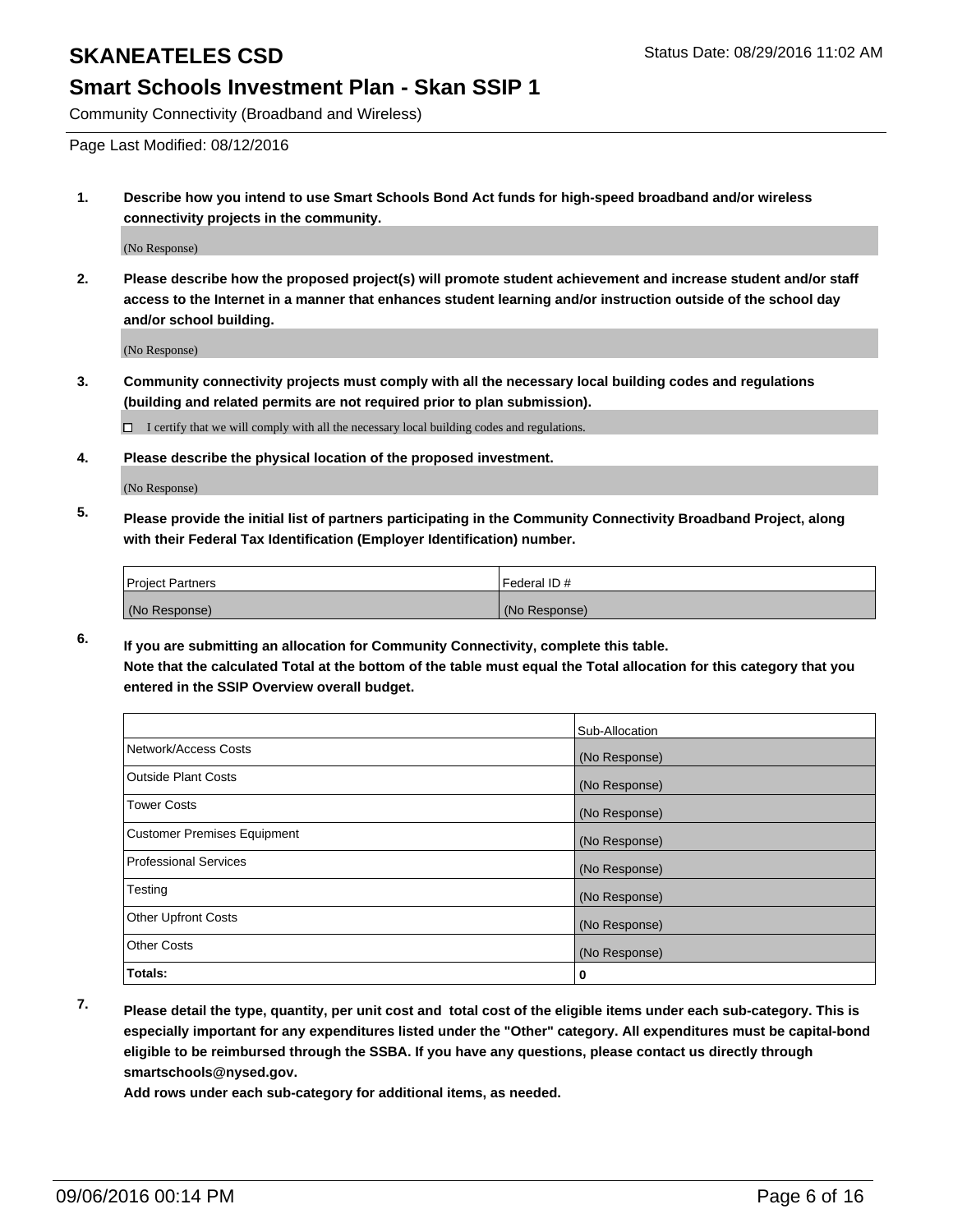## **Smart Schools Investment Plan - Skan SSIP 1**

Community Connectivity (Broadband and Wireless)

Page Last Modified: 08/12/2016

| Select the allowable expenditure | Item to be purchased | l Quantitv    | Cost per Item | Total Cost    |
|----------------------------------|----------------------|---------------|---------------|---------------|
| type.                            |                      |               |               |               |
| Repeat to add another item under |                      |               |               |               |
| each type.                       |                      |               |               |               |
| (No Response)                    | (No Response)        | (No Response) | (No Response) | (No Response) |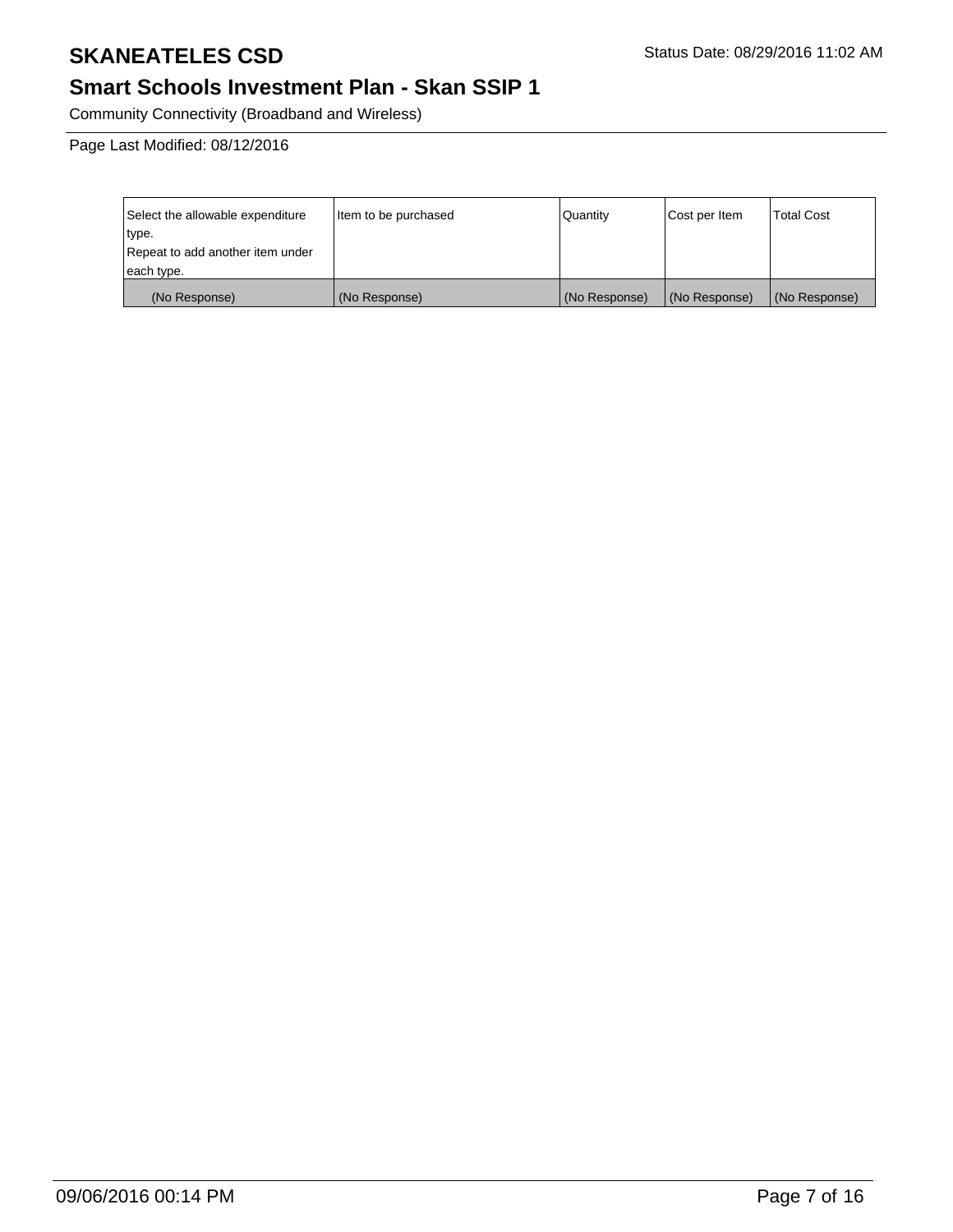#### **Smart Schools Investment Plan - Skan SSIP 1**

Classroom Learning Technology

Page Last Modified: 08/12/2016

**1. In order for students and faculty to receive the maximum benefit from the technology made available under the Smart Schools Bond Act, their school buildings must possess sufficient connectivity infrastructure to ensure that devices can be used during the school day. Smart Schools Investment Plans must demonstrate that sufficient infrastructure that meets the Federal Communications Commission's 100 Mbps per 1,000 students standard currently exists in the buildings where new devices will be deployed, or is a planned use of a portion of Smart Schools Bond Act funds, or is under development through another funding source.**

**Smart Schools Bond Act funds used for technology infrastructure or classroom technology investments must increase the number of school buildings that meet or exceed the minimum speed standard of 100 Mbps per 1,000 students and staff within 12 months. This standard may be met on either a contracted 24/7 firm service or a "burstable" capability. If the standard is met under the burstable criteria, it must be:**

**1. Specifically codified in a service contract with a provider, and**

**2. Guaranteed to be available to all students and devices as needed, particularly during periods of high demand, such as computer-based testing (CBT) periods.**

**Please describe how your district already meets or is planning to meet this standard within 12 months of plan submission.**

(No Response)

- **1a. If a district believes that it will be impossible to meet this standard within 12 months, it may apply for a waiver of this requirement, as described on the Smart Schools website. The waiver must be filed and approved by SED prior to submitting this survey.**
	- $\Box$  By checking this box, you are certifying that the school district has an approved waiver of this requirement on file with the New York State Education Department.
- **2. Connectivity Speed Calculator (Required)**

|                         | l Number of<br>Students | Multiply by<br>100 Kbps | Divide by 1000 Current Speed<br>to Convert to<br>l Reauired<br>Speed in Mb | lin Mb           | <b>Expected</b><br>Speed to be<br>Attained Within   Required<br>12 Months | Expected Date<br>When<br>Speed Will be<br>l Met |
|-------------------------|-------------------------|-------------------------|----------------------------------------------------------------------------|------------------|---------------------------------------------------------------------------|-------------------------------------------------|
| <b>Calculated Speed</b> | (No<br>Response)        | (No Response)           | (No<br>Response)                                                           | (No<br>Response) | (No<br>Response)                                                          | (No<br>Response)                                |

**3. If the district wishes to have students and staff access the Internet from wireless devices within the school building, or in close proximity to it, it must first ensure that it has a robust Wi-Fi network in place that has sufficient bandwidth to meet user demand.**

**Please describe how you have quantified this demand and how you plan to meet this demand.**

(No Response)

**4. All New York State public school districts are required to complete and submit an Instructional Technology Plan survey to the New York State Education Department in compliance with Section 753 of the Education Law and per Part 100.12 of the Commissioner's Regulations.**

**Districts that include educational technology purchases as part of their Smart Schools Investment Plan must have a submitted and approved Instructional Technology Plan survey on file with the New York State Education Department.**

By checking this box, you are certifying that the school district has an approved Instructional Technology Plan survey on file with the New York State Education Department.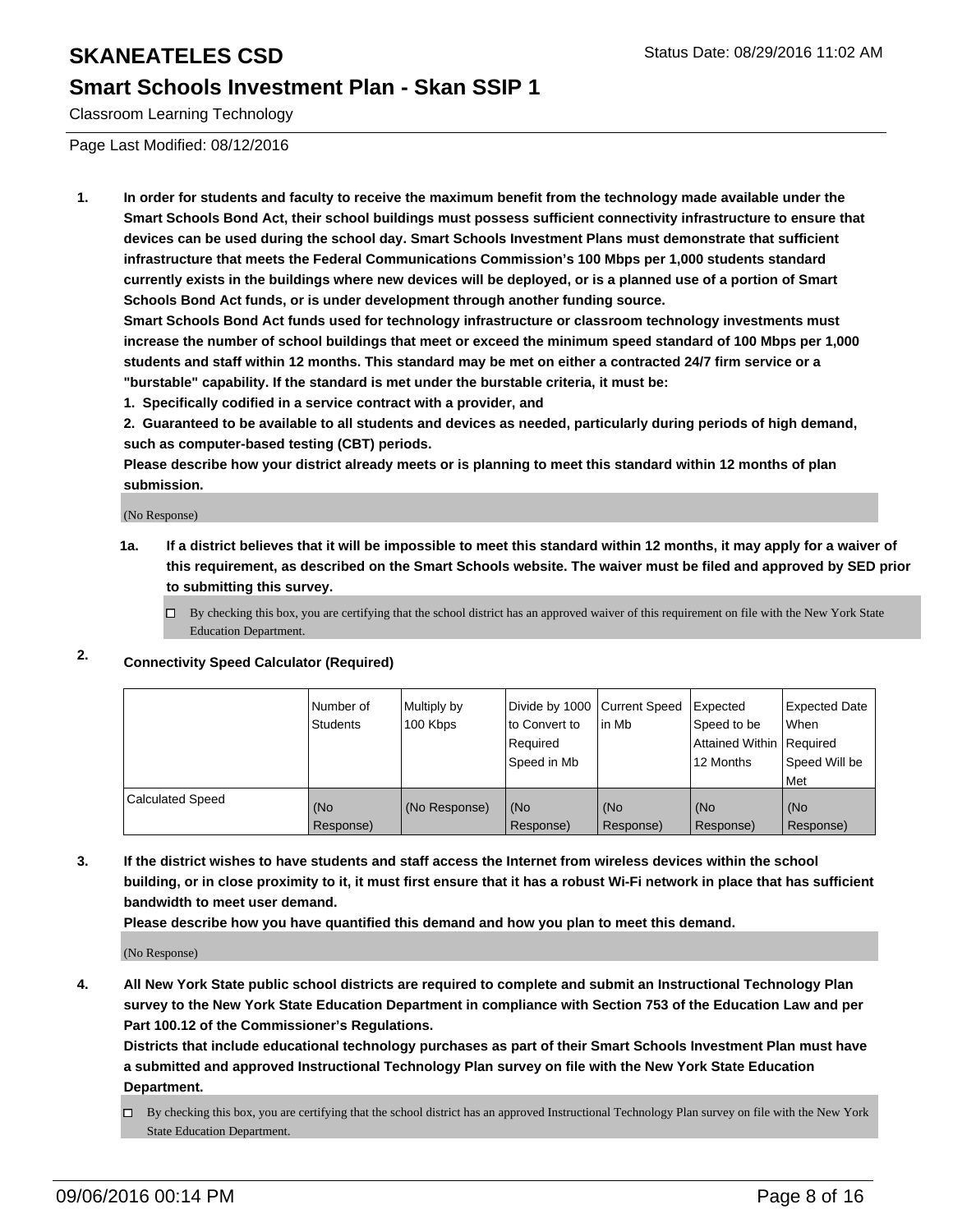#### **Smart Schools Investment Plan - Skan SSIP 1**

Classroom Learning Technology

Page Last Modified: 08/12/2016

**5. Describe the devices you intend to purchase and their compatibility with existing or planned platforms or systems. Specifically address the adequacy of each facility's electrical, HVAC and other infrastructure necessary to install and support the operation of the planned technology.**

(No Response)

- **6. Describe how the proposed technology purchases will:**
	- **> enhance differentiated instruction;**
	- **> expand student learning inside and outside the classroom;**
	- **> benefit students with disabilities and English language learners; and**
	- **> contribute to the reduction of other learning gaps that have been identified within the district.**

**The expectation is that districts will place a priority on addressing the needs of students who struggle to succeed in a rigorous curriculum. Responses in this section should specifically address this concern and align with the district's Instructional Technology Plan (in particular Question 2 of E. Curriculum and Instruction: "Does the district's instructional technology plan address the needs of students with disabilities to ensure equitable access to instruction, materials and assessments?" and Question 3 of the same section: "Does the district's instructional technology plan address the provision of assistive technology specifically for students with disabilities to ensure access to and participation in the general curriculum?"**

(No Response)

**7. Where appropriate, describe how the proposed technology purchases will enhance ongoing communication with parents and other stakeholders and help the district facilitate technology-based regional partnerships, including distance learning and other efforts.**

(No Response)

**8. Describe the district's plan to provide professional development to ensure that administrators, teachers and staff can employ the technology purchased to enhance instruction successfully.**

**Note: This response should be aligned and expanded upon in accordance with your district's response to Question 1 of F. Professional Development of your Instructional Technology Plan: "Please provide a summary of professional development offered to teachers and staff, for the time period covered by this plan, to support technology to enhance teaching and learning. Please include topics, audience and method of delivery within your summary."**

(No Response)

- **9. Districts must contact the SUNY/CUNY teacher preparation program that supplies the largest number of the district's new teachers to request advice on innovative uses and best practices at the intersection of pedagogy and educational technology.**
	- $\Box$  By checking this box, you certify that you have contacted the SUNY/CUNY teacher preparation program that supplies the largest number of your new teachers to request advice on these issues.
	- **9a. Please enter the name of the SUNY or CUNY Institution that you contacted.**

(No Response)

**9b. Enter the primary Institution phone number.**

(No Response)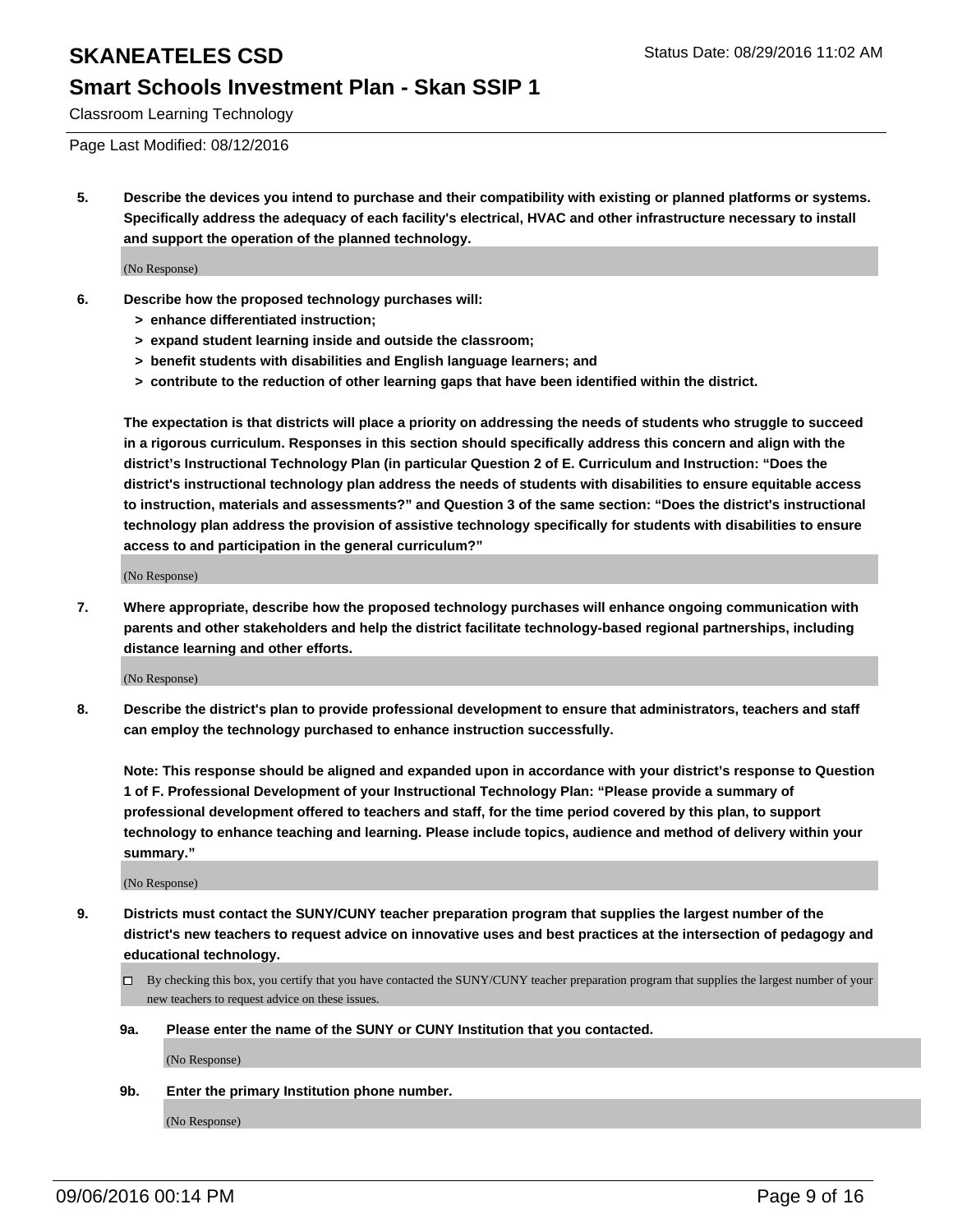#### **Smart Schools Investment Plan - Skan SSIP 1**

Classroom Learning Technology

Page Last Modified: 08/12/2016

**9c. Enter the name of the contact person with whom you consulted and/or will be collaborating with on innovative uses of technology and best practices.**

(No Response)

**10. A district whose Smart Schools Investment Plan proposes the purchase of technology devices and other hardware must account for nonpublic schools in the district.**

**Are there nonpublic schools within your school district?**

□ Yes

 $\square$  No

**11. Nonpublic Classroom Technology Loan Calculator**

**The Smart Schools Bond Act provides that any Classroom Learning Technology purchases made using Smart Schools funds shall be lent, upon request, to nonpublic schools in the district. However, no school district shall be required to loan technology in amounts greater than the total obtained and spent on technology pursuant to the Smart Schools Bond Act and the value of such loan may not exceed the total of \$250 multiplied by the nonpublic school enrollment in the base year at the time of enactment. See:**

**http://www.p12.nysed.gov/mgtserv/smart\_schools/docs/Smart\_Schools\_Bond\_Act\_Guidance\_04.27.15\_Final.pdf.**

|                                         | 1. Classroom   | 2. Public         | 3. Nonpublic                                                                                  | l 4. Sum of  | 5. Total Per | 6. Total       |
|-----------------------------------------|----------------|-------------------|-----------------------------------------------------------------------------------------------|--------------|--------------|----------------|
|                                         | Technology     | <b>Enrollment</b> | Enrollment                                                                                    | l Public and | Pupil Sub-   | Nonpublic Loan |
|                                         | Sub-allocation | $(2014 - 15)$     | $(2014-15)$                                                                                   | Nonpublic    | lallocation  | Amount         |
| Calculated Nonpublic Loan<br>l Amount i |                |                   | (No Response)   (No Response)   (No Response)   (No Response)   (No Response)   (No Response) | Enrollment   |              |                |

**12. To ensure the sustainability of technology purchases made with Smart Schools funds, districts must demonstrate a long-term plan to maintain and replace technology purchases supported by Smart Schools Bond Act funds. This sustainability plan shall demonstrate a district's capacity to support recurring costs of use that are ineligible for Smart Schools Bond Act funding such as device maintenance, technical support, Internet and wireless fees, maintenance of hotspots, staff professional development, building maintenance and the replacement of incidental items. Further, such a sustainability plan shall include a long-term plan for the replacement of purchased devices and equipment at the end of their useful life with other funding sources.**

 $\square$  By checking this box, you certify that the district has a sustainability plan as described above.

**13. Districts must ensure that devices purchased with Smart Schools Bond funds will be distributed, prepared for use, maintained and supported appropriately. Districts must maintain detailed device inventories in accordance with generally accepted accounting principles.**

By checking this box, you certify that the district has a distribution and inventory management plan and system in place.

**14. If you are submitting an allocation for Classroom Learning Technology complete this table. Note that the calculated Total at the bottom of the table must equal the Total allocation for this category that you entered in the SSIP Overview overall budget.**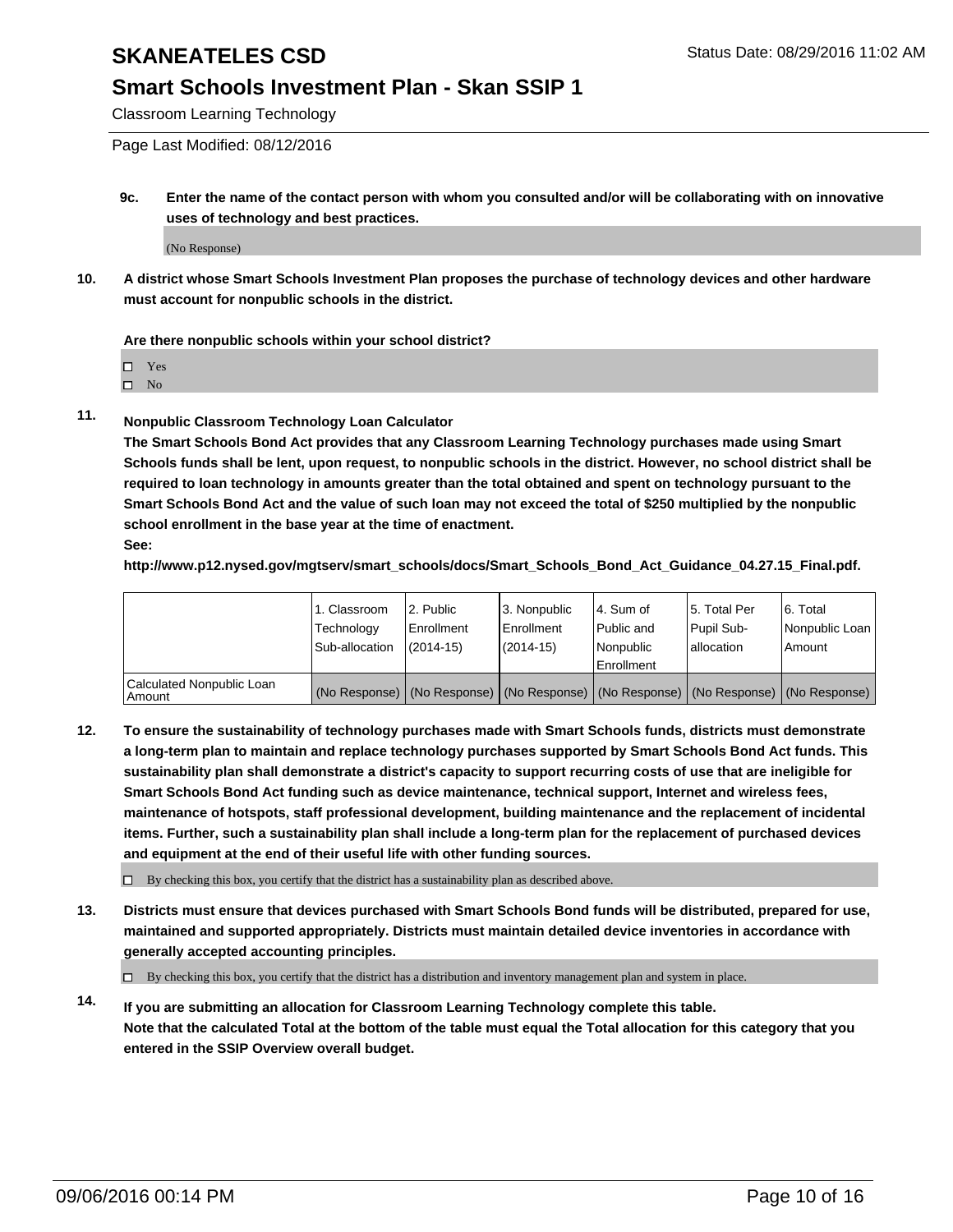#### **Smart Schools Investment Plan - Skan SSIP 1**

Classroom Learning Technology

Page Last Modified: 08/12/2016

|                          | Sub-Allocation |
|--------------------------|----------------|
| Interactive Whiteboards  | (No Response)  |
| <b>Computer Servers</b>  | (No Response)  |
| <b>Desktop Computers</b> | (No Response)  |
| <b>Laptop Computers</b>  | (No Response)  |
| <b>Tablet Computers</b>  | (No Response)  |
| <b>Other Costs</b>       | (No Response)  |
| Totals:                  | 0              |

**15. Please detail the type, quantity, per unit cost and total cost of the eligible items under each sub-category. This is especially important for any expenditures listed under the "Other" category. All expenditures must be capital-bond eligible to be reimbursed through the SSBA. If you have any questions, please contact us directly through smartschools@nysed.gov.**

**Please specify in the "Item to be Purchased" field which specific expenditures and items are planned to meet the district's nonpublic loan requirement, if applicable.**

**NOTE: Wireless Access Points that will be loaned/purchased for nonpublic schools should ONLY be included in this category, not under School Connectivity, where public school districts would list them.**

| Select the allowable expenditure | Item to be Purchased | l Quantitv    | Cost per Item | <b>Total Cost</b> |
|----------------------------------|----------------------|---------------|---------------|-------------------|
| ∣type.                           |                      |               |               |                   |
| Repeat to add another item under |                      |               |               |                   |
| each type.                       |                      |               |               |                   |
| (No Response)                    | (No Response)        | (No Response) | (No Response) | (No Response)     |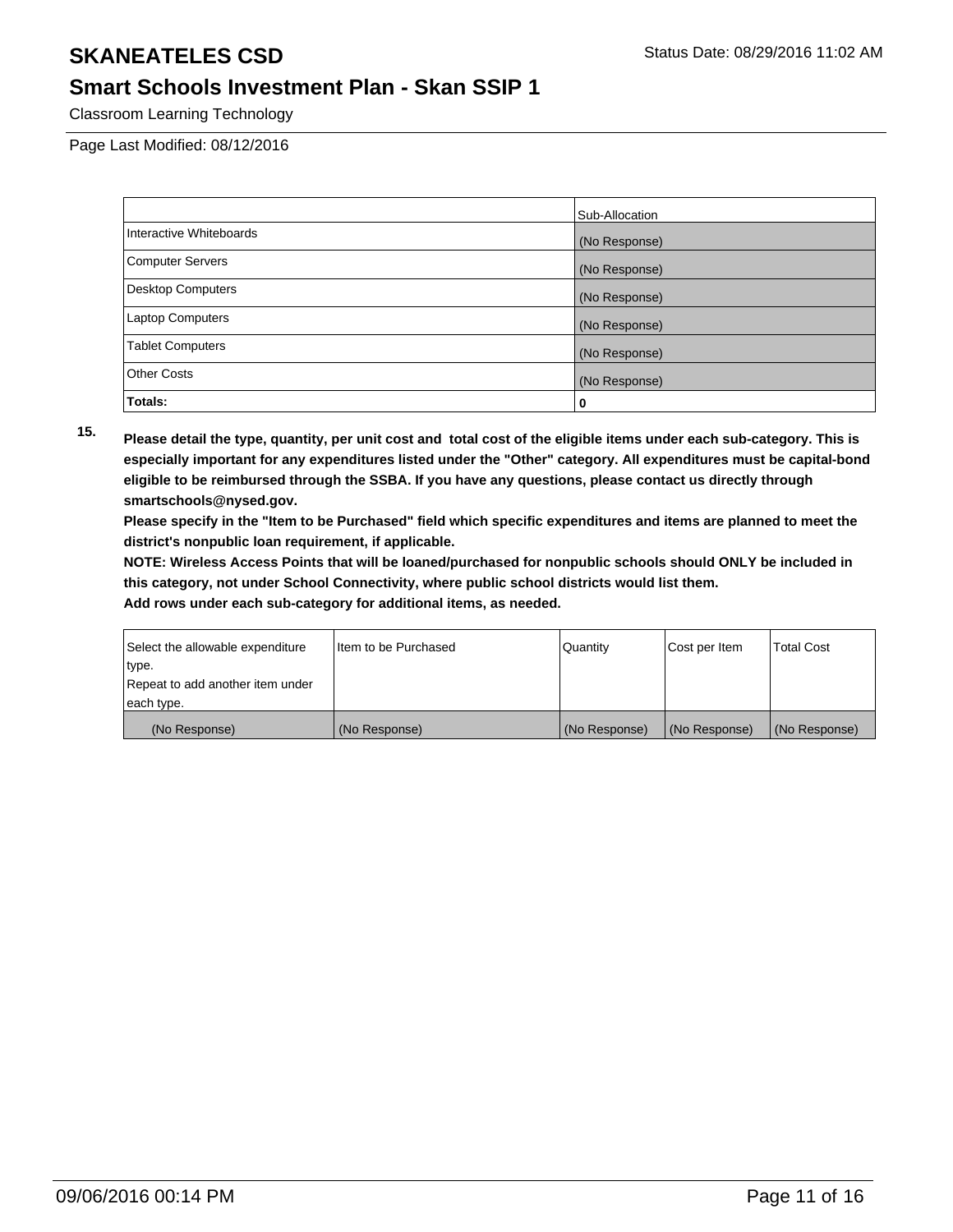#### **Smart Schools Investment Plan - Skan SSIP 1**

Pre-Kindergarten Classrooms

Page Last Modified: 08/12/2016

**1. Provide information regarding how and where the district is currently serving pre-kindergarten students and justify the need for additional space with enrollment projections over 3 years.**

(No Response)

- **2. Describe the district's plan to construct, enhance or modernize education facilities to accommodate prekindergarten programs. Such plans must include:**
	- **Specific descriptions of what the district intends to do to each space;**
	- **An affirmation that pre-kindergarten classrooms will contain a minimum of 900 square feet per classroom;**
	- **The number of classrooms involved;**
	- **The approximate construction costs per classroom; and**
	- **Confirmation that the space is district-owned or has a long-term lease that exceeds the probable useful life of the improvements.**

(No Response)

**3. Smart Schools Bond Act funds may only be used for capital construction costs. Describe the type and amount of additional funds that will be required to support ineligible ongoing costs (e.g. instruction, supplies) associated with any additional pre-kindergarten classrooms that the district plans to add.**

(No Response)

**4. All plans and specifications for the erection, repair, enlargement or remodeling of school buildings in any public school district in the State must be reviewed and approved by the Commissioner. Districts that plan capital projects using their Smart Schools Bond Act funds will undergo a Preliminary Review Process by the Office of Facilities Planning.**

**Please indicate on a separate row each project number given to you by the Office of Facilities Planning.**

| Project Number |  |  |
|----------------|--|--|
| (No Response)  |  |  |

**5. If you have made an allocation for Pre-Kindergarten Classrooms, complete this table.**

**Note that the calculated Total at the bottom of the table must equal the Total allocation for this category that you entered in the SSIP Overview overall budget.**

|                                          | Sub-Allocation |
|------------------------------------------|----------------|
| Construct Pre-K Classrooms               | (No Response)  |
| Enhance/Modernize Educational Facilities | (No Response)  |
| Other Costs                              | (No Response)  |
| <b>Totals:</b>                           |                |

**6. Please detail the type, quantity, per unit cost and total cost of the eligible items under each sub-category. This is**

**especially important for any expenditures listed under the "Other" category. All expenditures must be capital-bond eligible to be reimbursed through the SSBA. If you have any questions, please contact us directly through smartschools@nysed.gov.**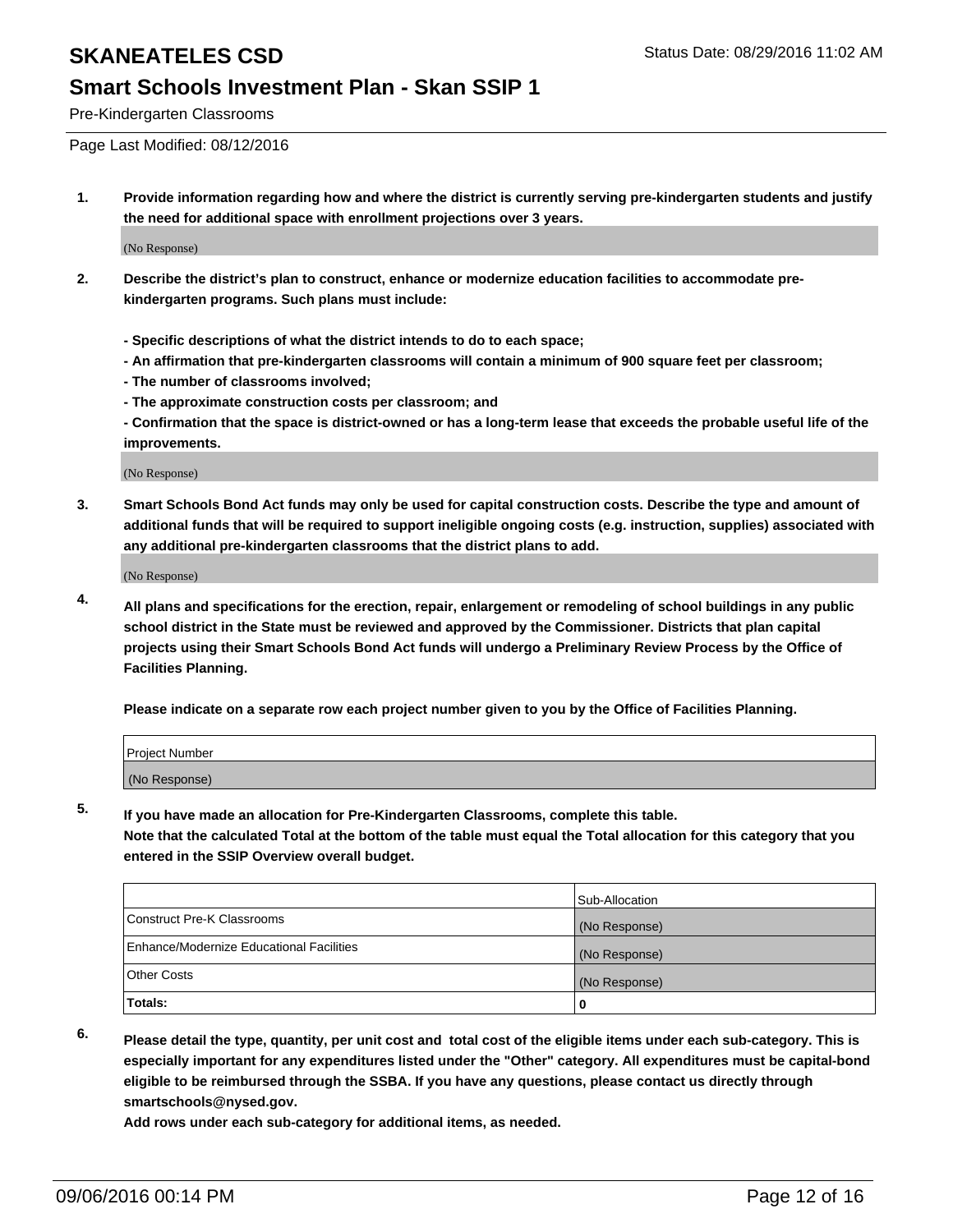# **Smart Schools Investment Plan - Skan SSIP 1**

Pre-Kindergarten Classrooms

Page Last Modified: 08/12/2016

| Select the allowable expenditure | Item to be purchased | Quantity      | Cost per Item | <b>Total Cost</b> |
|----------------------------------|----------------------|---------------|---------------|-------------------|
| type.                            |                      |               |               |                   |
| Repeat to add another item under |                      |               |               |                   |
| each type.                       |                      |               |               |                   |
| (No Response)                    | (No Response)        | (No Response) | (No Response) | (No Response)     |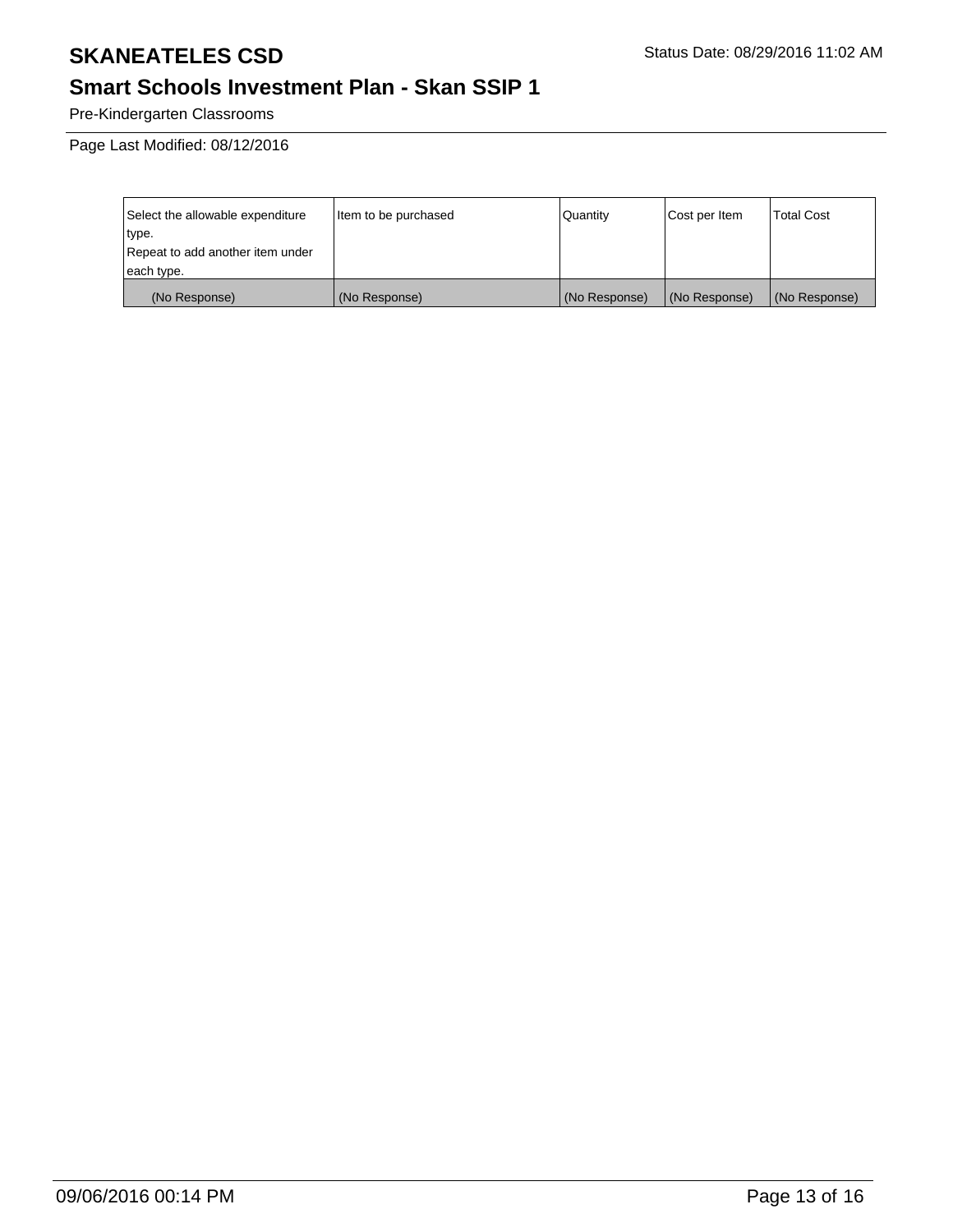#### **Smart Schools Investment Plan - Skan SSIP 1**

Replace Transportable Classrooms

Page Last Modified: 08/12/2016

**1. Describe the district's plan to construct, enhance or modernize education facilities to provide high-quality instructional space by replacing transportable classrooms.**

(No Response)

**2. All plans and specifications for the erection, repair, enlargement or remodeling of school buildings in any public school district in the State must be reviewed and approved by the Commissioner. Districts that plan capital projects using their Smart Schools Bond Act funds will undergo a Preliminary Review Process by the Office of Facilities Planning.**

**Please indicate on a separate row each project number given to you by the Office of Facilities Planning.**

| Project Number |  |
|----------------|--|
| (No Response)  |  |

**3. For large projects that seek to blend Smart Schools Bond Act dollars with other funds, please note that Smart Schools Bond Act funds can be allocated on a pro rata basis depending on the number of new classrooms built that directly replace transportable classroom units.**

**If a district seeks to blend Smart Schools Bond Act dollars with other funds describe below what other funds are being used and what portion of the money will be Smart Schools Bond Act funds.**

(No Response)

**4. If you have made an allocation for Replace Transportable Classrooms, complete this table. Note that the calculated Total at the bottom of the table must equal the Total allocation for this category that you entered in the SSIP Overview overall budget.**

|                                                | Sub-Allocation |
|------------------------------------------------|----------------|
| Construct New Instructional Space              | (No Response)  |
| Enhance/Modernize Existing Instructional Space | (No Response)  |
| Other Costs                                    | (No Response)  |
| Totals:                                        | 0              |

**5. Please detail the type, quantity, per unit cost and total cost of the eligible items under each sub-category. This is especially important for any expenditures listed under the "Other" category. All expenditures must be capital-bond eligible to be reimbursed through the SSBA. If you have any questions, please contact us directly through smartschools@nysed.gov.**

| Select the allowable expenditure | Item to be purchased | Quantity      | Cost per Item | Total Cost    |
|----------------------------------|----------------------|---------------|---------------|---------------|
| type.                            |                      |               |               |               |
| Repeat to add another item under |                      |               |               |               |
| each type.                       |                      |               |               |               |
| (No Response)                    | (No Response)        | (No Response) | (No Response) | (No Response) |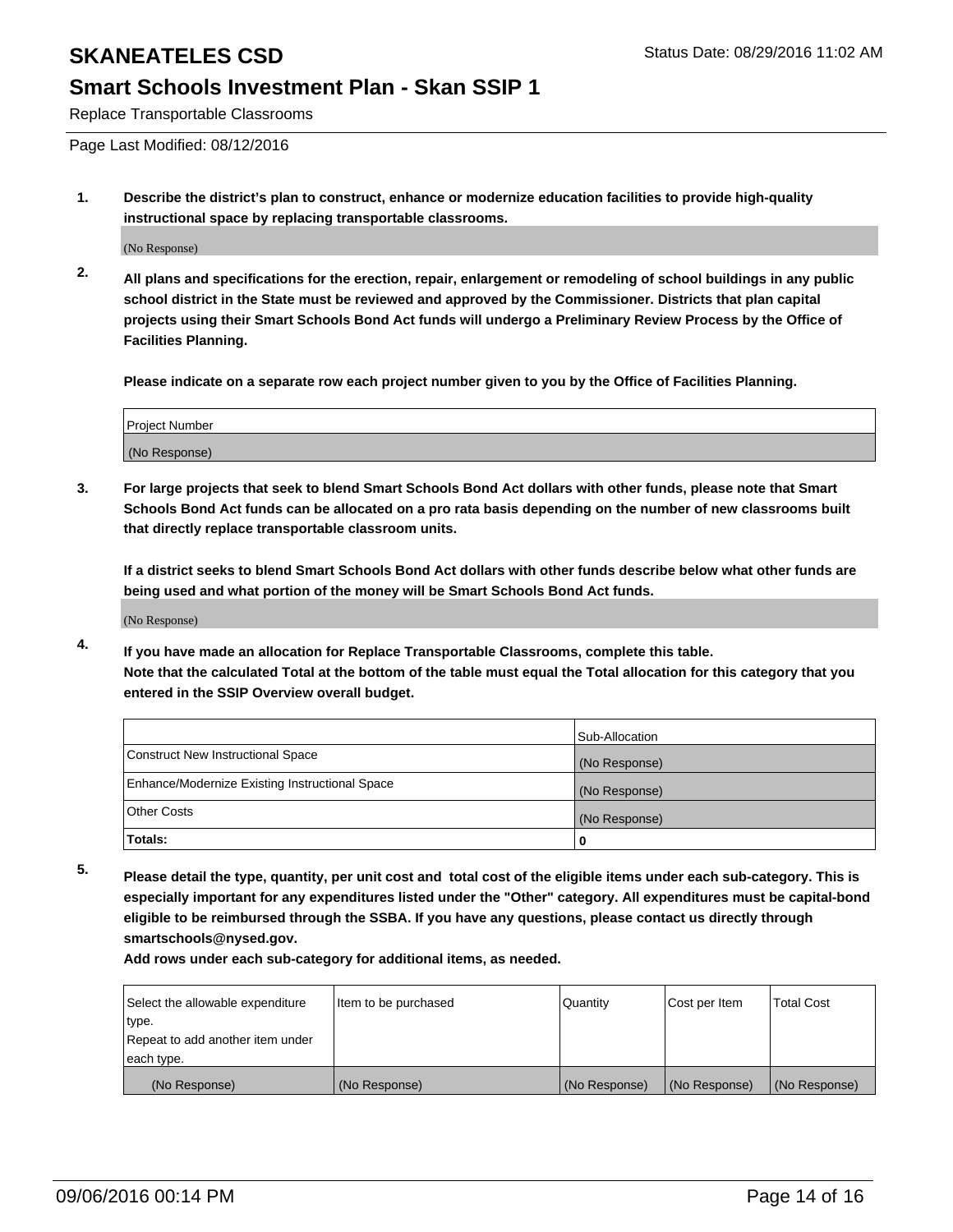#### **Smart Schools Investment Plan - Skan SSIP 1**

High-Tech Security Features

Page Last Modified: 08/12/2016

**1. Describe how you intend to use Smart Schools Bond Act funds to install high-tech security features in school buildings and on school campuses.**

The requested Smart School Bond funding will be used to install new Video Surveillance and Door Access Control systems in all district facilities to improve the security of students and staff. The funding will also be used to create new Visitor Entrances to screen visitors and safely allow access into the District facilities.

**2. All plans and specifications for the erection, repair, enlargement or remodeling of school buildings in any public school district in the State must be reviewed and approved by the Commissioner. Districts that plan capital projects using their Smart Schools Bond Act funds will undergo a Preliminary Review Process by the Office of Facilities Planning.** 

**Please indicate on a separate row each project number given to you by the Office of Facilities Planning.**

| Project Number        |  |
|-----------------------|--|
| 42-16-01-06-7-999-002 |  |

#### **3. Was your project deemed eligible for streamlined Review?**

- $\Box$ Yes
- **Z** No
- **4. Include the name and license number of the architect or engineer of record.**

| <b>Name</b>    | License Number |
|----------------|----------------|
| Michael Harris | 221911         |

**5. If you have made an allocation for High-Tech Security Features, complete this table. Note that the calculated Total at the bottom of the table must equal the Total allocation for this category that you entered in the SSIP Overview overall budget.**

|                                                      | Sub-Allocation |
|------------------------------------------------------|----------------|
| Capital-Intensive Security Project (Standard Review) | 110,175        |
| Electronic Security System                           | 187,420        |
| <b>Entry Control System</b>                          | 90,220         |
| Approved Door Hardening Project                      | 2,265          |
| Other Costs                                          | l 0            |
| Totals:                                              | 390,080        |

**6. Please detail the type, quantity, per unit cost and total cost of the eligible items under each sub-category. This is especially important for any expenditures listed under the "Other" category. All expenditures must be capital-bond eligible to be reimbursed through the SSBA. If you have any questions, please contact us directly through smartschools@nysed.gov.**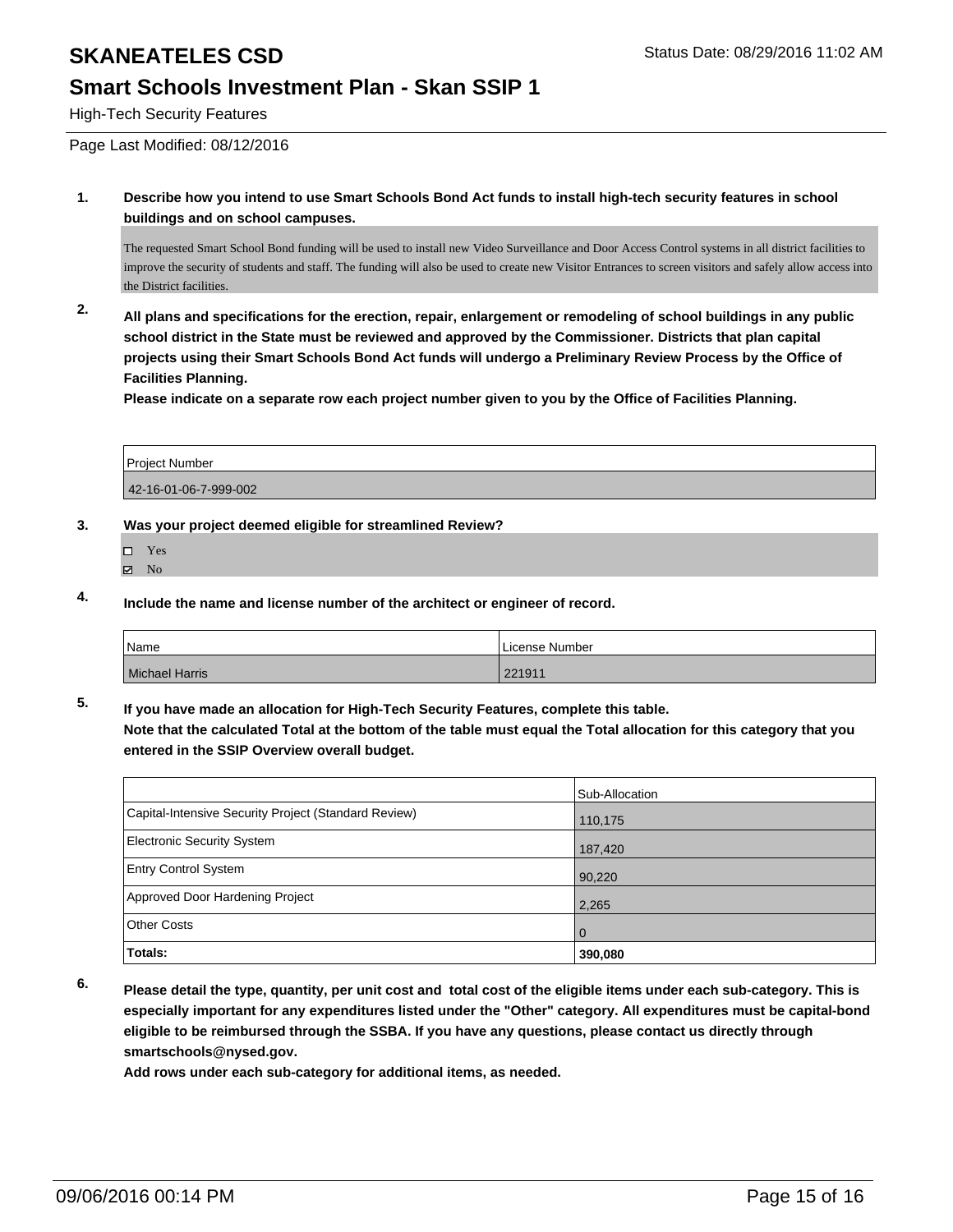## **Smart Schools Investment Plan - Skan SSIP 1**

High-Tech Security Features

Page Last Modified: 08/12/2016

| Select the allowable expenditure<br>type.<br>Repeat to add another item under<br>each type. | Item to be purchased                  | Quantity     | Cost per Item | <b>Total Cost</b> |
|---------------------------------------------------------------------------------------------|---------------------------------------|--------------|---------------|-------------------|
| <b>Electronic Security System</b>                                                           | Video Surveillance Server             | 5            | 10,400        | 52,000            |
| <b>Electronic Security System</b>                                                           | <b>Interior Cameras</b>               | 74           | 585           | 43,290            |
| <b>Electronic Security System</b>                                                           | 360 Degree Cameras                    | 7            | 1,170         | 8,190             |
| <b>Electronic Security System</b>                                                           | <b>Exterior Cameras</b>               | 40           | 1,950         | 78,000            |
| <b>Electronic Security System</b>                                                           | <b>PTZ Exterior</b>                   | 1            | 3,900         | 3,900             |
| <b>Electronic Security System</b>                                                           | <b>High Mounts</b>                    | $\mathbf{1}$ | 2,040         | 2,040             |
| <b>Entry Control System</b>                                                                 | Doors with New Card Readers           | 18           | 3,640         | 65,520            |
| <b>Capital-Intensive Security</b><br>Project                                                | <b>Exterior Entrances</b>             | 50           | 520           | 26,000            |
| <b>Capital-Intensive Security</b><br>Project                                                | <b>Individual Doors</b>               | 135          | 65            | 8,775             |
| <b>Entry Control System</b>                                                                 | Door Access Control Panels            | 5            | 2,600         | 13,000            |
| <b>Entry Control System</b>                                                                 | Audio/Visual intercom stations        | 6            | 1,950         | 11,700            |
| <b>Approved Door Hardening</b><br>Project                                                   | <b>Door Modifications</b>             | $\mathbf 1$  | 2,265         | 2,265             |
| <b>Capital-Intensive Security</b><br>Project                                                | <b>High School Visitor Entrance</b>   | 1            | 22,100        | 22,100            |
| <b>Capital-Intensive Security</b><br>Project                                                | <b>Middle School Visitor Entrance</b> | 1            | 22,100        | 22,100            |
| <b>Capital-Intensive Security</b><br>Project                                                | <b>State Street Visitor Entrance</b>  | $\mathbf 1$  | 15,600        | 15,600            |
| <b>Capital-Intensive Security</b><br>Project                                                | <b>Waterman Visitor Entrance</b>      | $\mathbf 1$  | 15,600        | 15,600            |